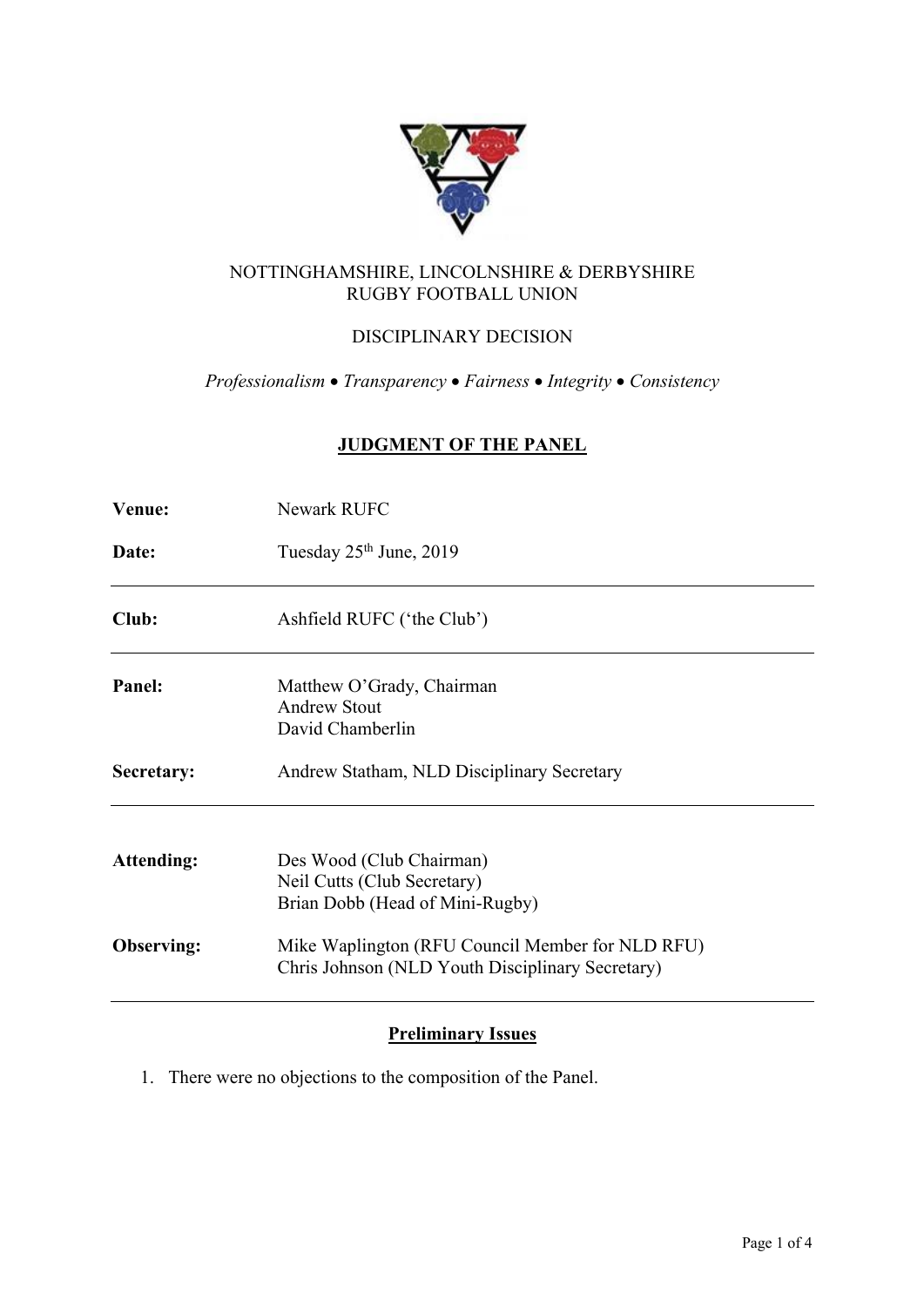## **Charge**

2. The Club was charged with an offence under Rule 5.12 for conduct which was prejudicial to the interests of the Union or the Game, namely a beach of Regulation 19.3.1 (bad disciplinary record).

### **Particulars**

- 3. In the 2018-2019 season the Club appeared before a Disciplinary Panel on five or more separate occasions:
	- a) Matt Upton;
	- b) Leo Tang;
	- c) Jamie Stevenson;
	- d) A Young Player 'B';
	- e) Gavin Payne;
	- f) Josh Payne; and
	- g) Steven Lowery.

#### **Plea**

4. The Club admitted the charge.

#### **The Evidence**

5. A summary of the appearances is as follows:

| <b>Name</b>          | <b>Offence Date</b> | <b>Hearing Date</b> | <b>Offence</b>      | <b>Sanction</b> |
|----------------------|---------------------|---------------------|---------------------|-----------------|
| Matt Upton           | 15/09/18            | 15/10/18            | 9.12 Punching       | 2 weeks         |
| Leo Tang             | 06/10/18            | 15/10/18            | 9.27 Spitting       | 6 weeks         |
| Jamie                | 17/11/18            | 22/11/18            | 9.27 Two            | <b>SOS</b>      |
| Stevenson            |                     |                     | <b>Yellow Cards</b> |                 |
| $\cdot$ B            | 25/11/18            | 09/01/19            | 9.12 Kicking        | 3 matches       |
| Gavin Payne          | 05/01/19            | 31/01/19            | 9.28 Threating      | 14 weeks        |
|                      |                     |                     | words or            |                 |
|                      |                     |                     | Actions to          |                 |
|                      |                     |                     | Match Official      |                 |
| Josh Payne           | 05/01/19            | 31/01/19            | 9.28 Physical       | 12 weeks        |
|                      |                     |                     | Abuse of Match      |                 |
|                      |                     |                     | Official            |                 |
| <b>Steven Lowery</b> | 05/01/19            | 25/06/19            | 9.28 Threating      | 14 weeks        |
|                      |                     |                     | words or            |                 |
|                      |                     |                     | Actions to          |                 |
|                      |                     |                     | Match Official      |                 |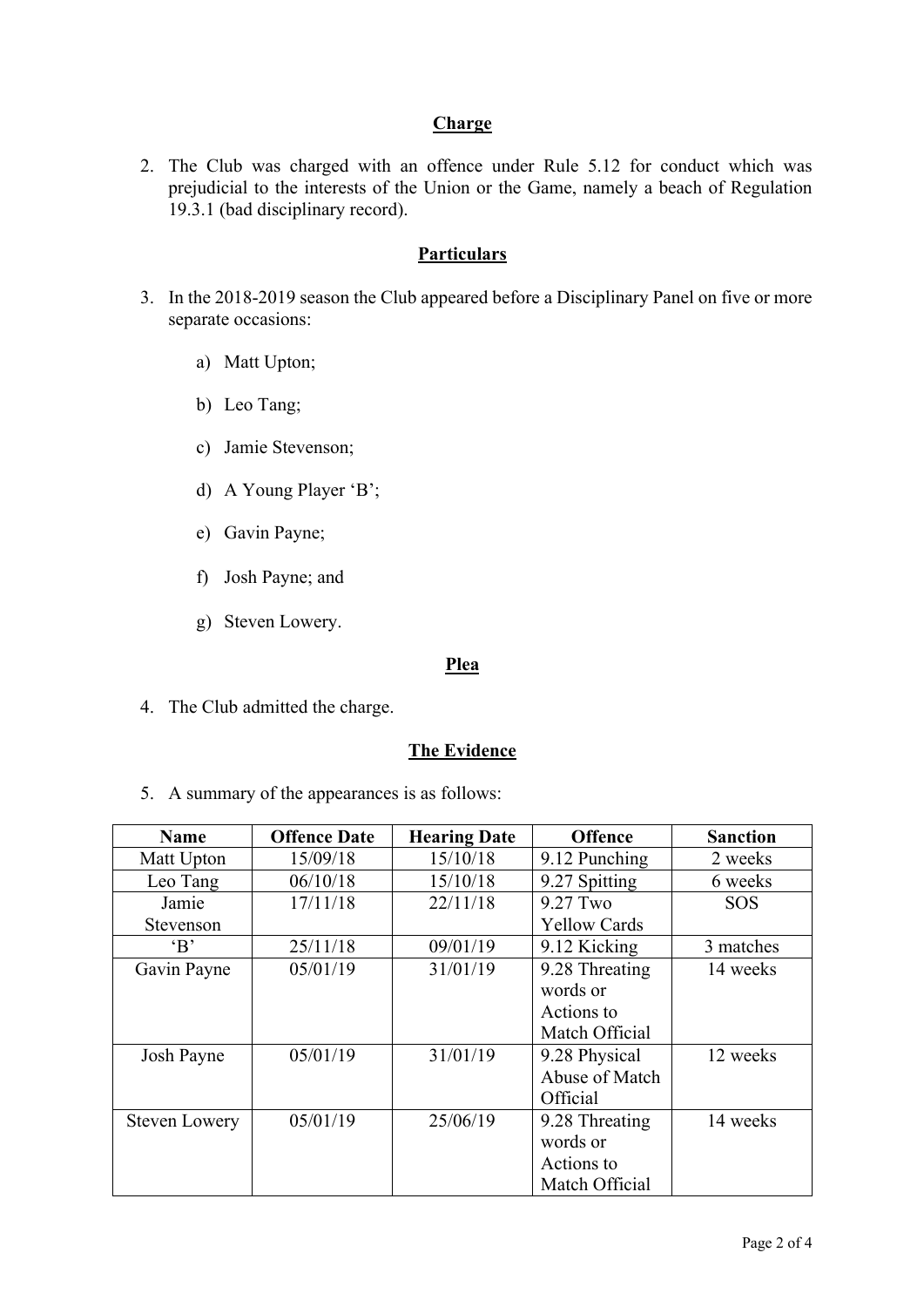### **Submissions by the Club**

6. It was to the Club's considerable regret that it found itself before the Panel on this charge. This season followed just a season after it had been recognised with an award for its good values and discipline. The Club accepted that there had been insufficiently robust systems in place to avoid the risk of discipline issues, for example calling up unknown people to play for the Club at extremely short notice. We heard that the Club accepted there needed to be more responsibility taken by all players, but especially those below the  $1<sup>st</sup> XV$  for discipline. It was pointed out that the  $1<sup>st</sup> XV$  had just been promoted and that the sanction should not be disproportionate against that side.

### **Sanction**

- 7. This Club's disciplinary record this season is very poor. In terms of the number of appearances, it has had the equal highest number of appearances of the all the clubs that make up the three counties of this Constituent Body. However, it is by far the worst record when considering the nature of the offences and the lengths of the suspensions, which include spitting and three serious offences against match officials.
- 8. Discipline is a fundamental core value of the Game and it underpins all aspects of the Game. In the Panel's judgment the Club's record sat squarely within (if not worse than) the record in *RFU v Sale FC* (2019). A clear deterrent from persistent disciplinary issues and an incentive to take proactive steps to address the issue is required. It appears that a whole club approach is necessary and the sanction must reflect the responsibility of all members of the Club to address the problem.
- 9. Given the very serious nature of the record, the Panel considered imposing an immediate League points deduction on the  $1<sup>st</sup> XY$ , but was satisfied that the deterrent would be adequately imposed by a suspended penalty. Furthermore, it was noted that there had been no further disciplinary issues from this Club since the beginning of January 2019.
- 10. The sanction imposed on the Club is follows:
	- a) The Club's 1<sup>st</sup> XV have 10 League points deducted for the 2019-2020 season.
	- b) This deduction shall be suspended until the end of the 2019-2020 season and shall be activated only if there is an offence of the same kind during that season (namely, five or more separate appearances before a Disciplinary Panel at any level).
	- c) Before the start of the 2019-2020 season the Club must remind all players at all levels of the importance of discipline.
- 11. Should the Club be found to have committed the same offence next season it, and its members and players, must know that the consequence for its  $1<sup>st</sup> XY$  will not only be the activation of the 10 point deduction, but probably also the imposition of an additional penalty on top of the 10 point deduction. It should be obvious, but will be